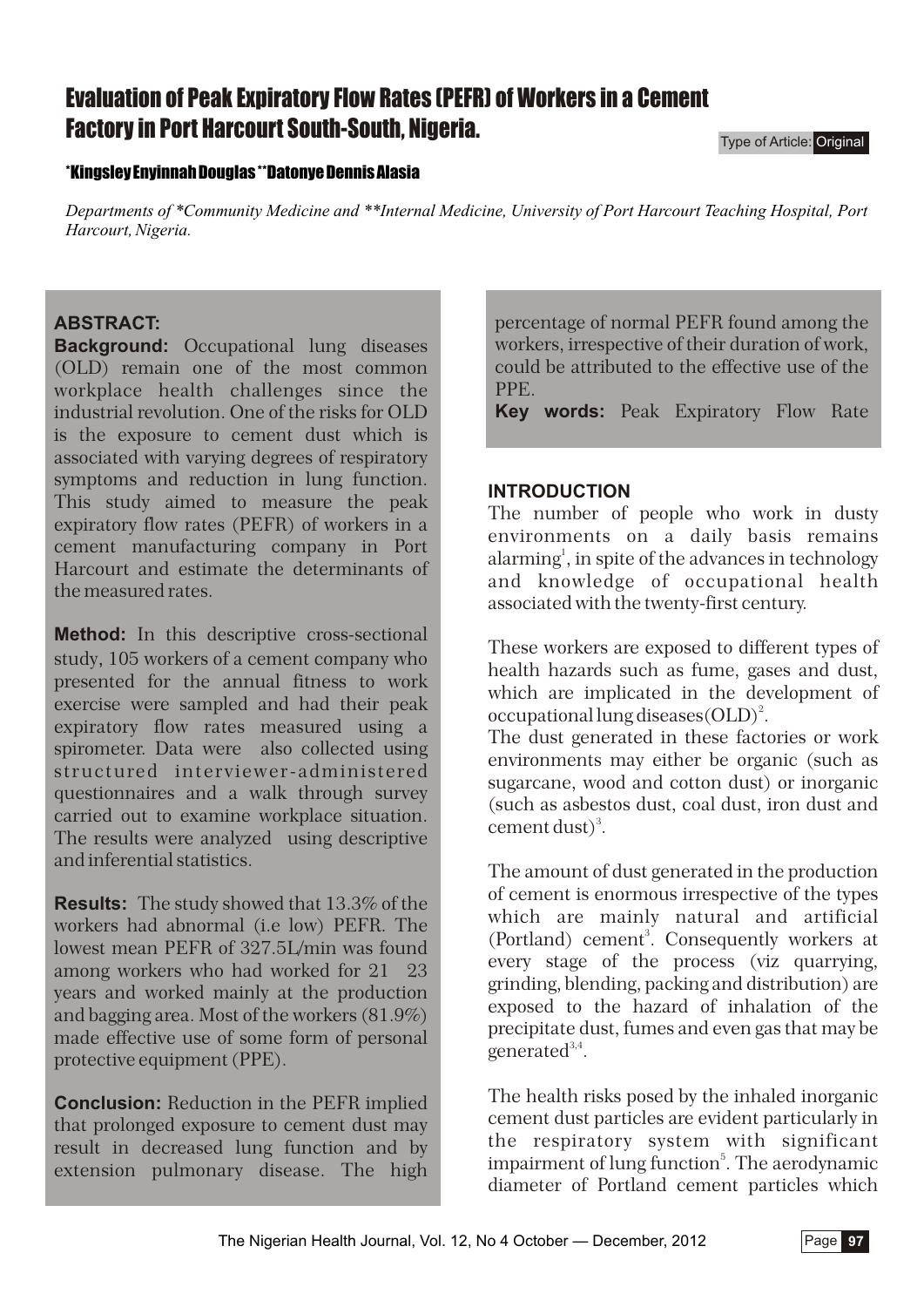range from 0.05 to 5.0 micrometers, make them respirable particles and a potential cause of  $OLD<sup>4,5</sup>$ .

The inhalation of cement dust in high doses and or over prolonged periods in cement manufacturing workers can provoke clinical symptoms and inflammatory response that may result in functional and structural abnormalities in various systems $6,7$ .

The most frequently reported clinical features in cement workers are respiratory symptoms and disorders such as rhinitis, chronic cough and phlegm production, chest tightness, wheezing,  $\overline{\text{obstructive}}$  and restrictive lung diseases<sup>1,8</sup> and impairment of lung function. Other non malignant manifestations include extra pulmonary features like skin irritation, conjunctivitis, abdominal pain, headache and fatigue<sup>9,10</sup>. While adenocarcinoma of the nasopharynx<sup>1</sup>, carcinoma of lung, stomach and  $\text{colon}^{\scriptscriptstyle[1,1,12]}$  are some of the malignant diseases associated with occupational cement dust exposure.

In addition to respiratory symptoms and signs, various methods have been employed to evaluate respiratory function. One of such methods is the measurement of the Peak Expiratory Flow Rate (PEFR), which is a measure of how fast a person can breathe out after taking a deep breath  $13$ .

The normal value of PEFR for adults is between 300 600 L/min  $\frac{13,14}{2}$ , with variations for age, body height and size, gender and race<sup>15</sup>. The normal values for adult males and females range from 400 600 L/min and 300 500 L/min respectively $^{\text{16}}$ , while the normal values in children range from 200 400 L/min. In a study done to establish standard values for PEFR in Nigeria, anthropometric measurements, lung volumes, and PEFR were obtained from 142 men and 88 women, all of whom were healthy Nigerians. The study noted that the mean values of PEFR were  $482.1$  L/min ( $\pm 83.3$ ) for males (average age 34.9 years) and 385.6 L/min  $(\pm 65.7)$  for females (average age 29.4 years), both means being significantly lower than corresponding means of predicted values

calculated from formulae based on previously reported studies of Caucasians<sup>17</sup>.

Existing lung diseases such as bronchial asthma and other obstructive and restrictive pulmonary conditions significantly reduce the PEFR values $^{8,18}$ . A fall in peak flow can also signal the onset of a lung disease flare, especially when it occurs with symptoms such as increased cough, shortness of breath and wheezing<sup>19</sup>. PEFR measurement is therefore a useful screening tool for lung diseases in occupational settings $^{19}$ , especially as it is a parameter that can easily be  $measured<sup>1</sup>$ .

In spite of the established occupational hazards and adverse respiratory health effect of cement dust in Nigeria, the surveillance and regulation of occupational lung disease in Nigeria is suboptimal due to a weak systems and regulatory  $\operatorname{framework}^{21,22,23}$ . This makes the screening and surveillance of at risk persons for occupational lung disease important. This enhances early detection and institution of treatment to prevent permanent damage.

The study was carried out based on the aforementioned, to measure the PEFR of workers of this cement factory and investigate any related health implication.

# **METHODOLOGY:**

Study design and population: This descriptive cross sectional study was carried out in one of the three Portland cement factories in Port Harcourt, Nigeria. This factory was selected after the other two factories declined to participate in the study.

The inclusion criteria for the study subjects were; workers who had worked in the factory for at least two years, at least 18years of age, no history of cigarette smoking and chronic respiratory disease.

The study carried out in June, 2011 had 105 workers randomly sampled by balloting from the company's 305 work force who presented for the yearly 'fitness to work' exercise. Their selection was based on the inclusion criteria as those who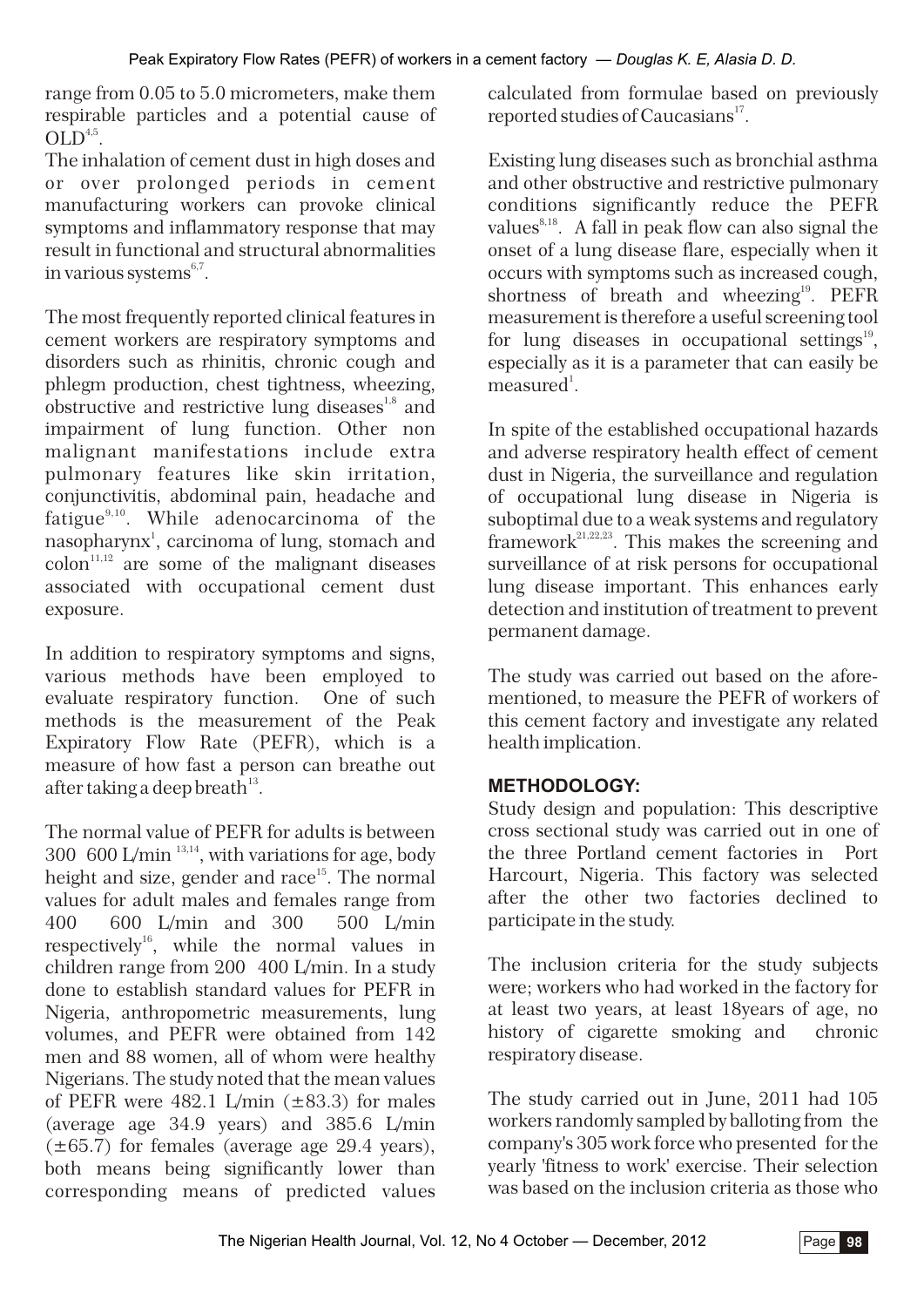did not meet the criteria were excluded from the study. There were no drop outs from the selected subjects.

Sample collection and analysis: A structured self administered questionnaire was administered by two trained assistants. The questionnaires probed bio-data, medical history (especially the respiratory system), job history, and safety practices. Informed consent was obtained even as confidentiality was implemented as the subjects were not identified by name. The questionnaires had been pre-tested among workers of glass making factory in Port Harcourt similar in sociodemographic characteristics and necessary amendments made subsequently. Also, a measuring tape was used for taking the height and chest circumference of the subjects while weighing scales for taking the weight. These measured parameters were later used to calculate the Body Mass Index (BMI) Kg/m<sup>2</sup>.

A full Range Respironics® peak flow meter was used for measuring the peak flow rates of subjects. There was a walk through survey of the worksite which assessed general work place condition and safety.

The data were analyzed using descriptive (i.e. frequency and percentages) and inferential statistics (standard deviation and correlation).

Ethical considerations: Ethical approval for the study was obtained from the Institutional review board / Ethics and Research Committee of the University of Port Harcourt Teaching Hospital. Permission was also obtained from the cement company authorities and workers representatives. The workers provided signed informed consent prior to the commencement of the study.

Limitations: The single point evaluation may create bias, and the results will be reflective of the practice of that institution. Their probable high use of PPE and safety implementation informed the basis for their decision to participate, compared with those who declined who were probably hiding something.

## **RESULTS:**

All administered 105 questionnaires retrieved from the respondents were satisfactorily completed.The overall mean age of the study subjects i.e. Table 1, was 35.3+7.5 (36.0+7.3 for males and 34.5+7.6 for females). The age range of the male and female workers showed that respondents in the age range 30 39 participated most (46.7%) just as most of the respondents (57.2%) had attained secondary level of education.

Overall mean BMI was  $27.15 \pm 3.87$ kg/m<sup>2</sup> while the means for the male and female respondents were  $25.76 + 3.72 \text{kg/m}^2$  and  $28.53 + 4.57 \text{kg/m}^2$ 

**Table 1: Demographic data of the workers sampled**

| Variable              |                     | Frequency      | Percentage %            |  |
|-----------------------|---------------------|----------------|-------------------------|--|
| Age                   | $20 - 29$           | 21             | 20.0                    |  |
|                       | $30 - 39$           | 49             | 46.7                    |  |
|                       | $40 - 49$           | 34             | 32.4                    |  |
|                       | $50 - 59$           | $\mathbf{1}$   | 0.9                     |  |
| Sex                   | Male                | 98             | 93.3                    |  |
|                       | Female              | 7              | 6.7                     |  |
| <b>Marital Status</b> | Single              | 34             | 32.4                    |  |
|                       | Married             | 68             | 64.8                    |  |
|                       | Divorced            | $\overline{2}$ | 1.9                     |  |
|                       | Widowed             | 1              | 0.9                     |  |
| Level of Education    | No formal Education | $\mathbf{0}$   | 0.0                     |  |
|                       | Primary             | 29             | 27.6                    |  |
|                       | Secondary           | 60             | 57.2                    |  |
|                       | Tertiary            | 16             | 15.2                    |  |
| Category of Workers   | Production          | 63             | 60                      |  |
|                       | Administration      | 6              | 6                       |  |
|                       | Cleaners            | 6              | 6                       |  |
|                       | <b>Drivers</b>      | 10             | 9                       |  |
|                       | Maintenance         | 8              | 8                       |  |
|                       | Marine              | 3              | 3                       |  |
|                       | Catering            | 6              | 5                       |  |
|                       | Security            | 3              | $\overline{\mathbf{3}}$ |  |

| Variables           | Males              | Female             |
|---------------------|--------------------|--------------------|
| Age                 | $36.0 \pm 7.3$     | $34.5 \pm 7.6$     |
| Height              | $1.69 \pm .08$     | $1.64 \pm 0.1$     |
| Weight              | $73.45 \pm 11.48$  | $76.57 \pm 9.98$   |
| BMI                 | $25.76 \pm 3.72$   | $28.53 \pm 4.57$   |
| Chest Circumference | $90.27 \pm 7.40$   | $90.43 \pm 9.06$   |
| PEFR                | $472.14 \pm 91.04$ | $445.71 \pm 62.68$ |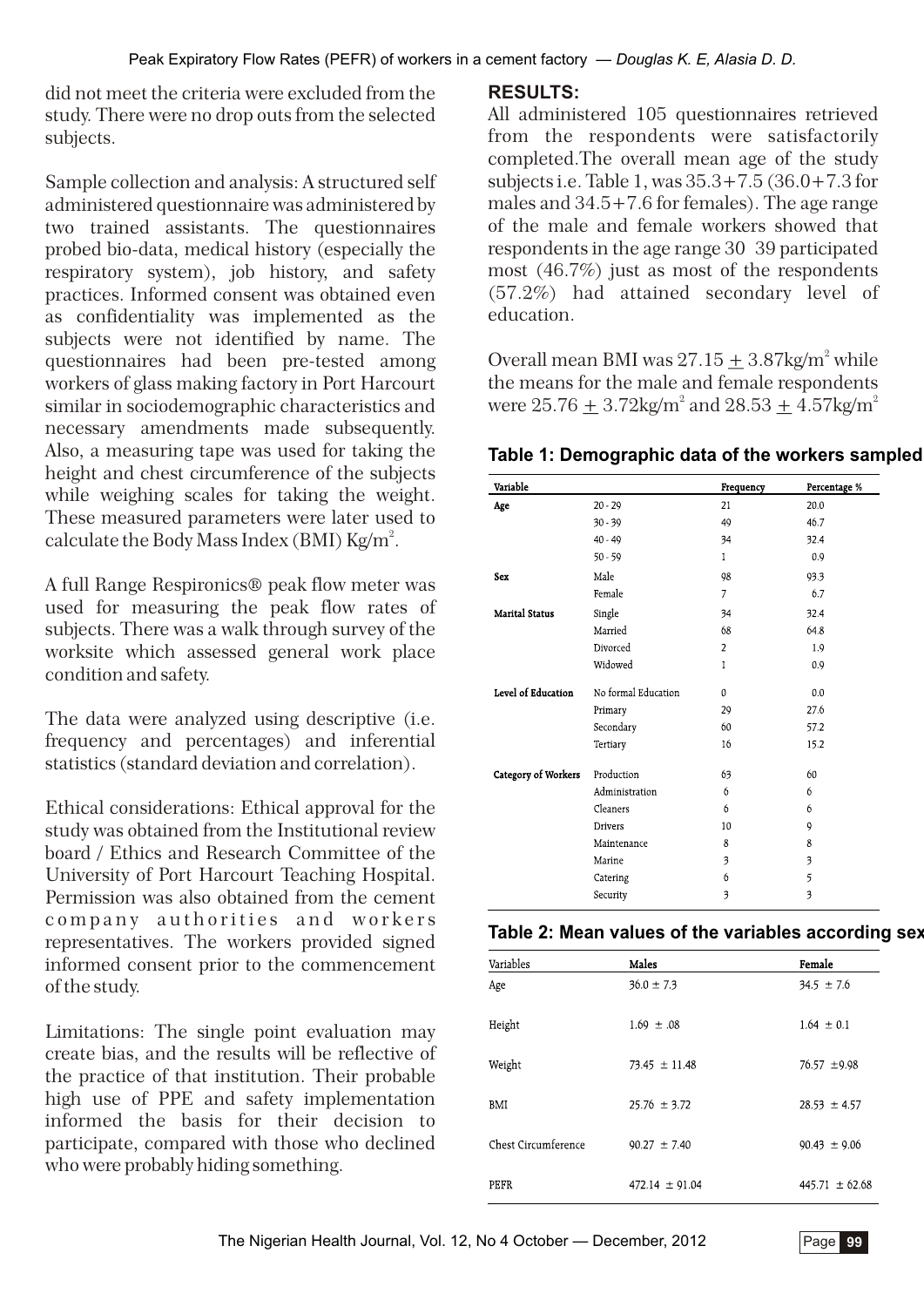| Variable                          |           | Frequency      | Percentage |
|-----------------------------------|-----------|----------------|------------|
| Duration of Work (Yrs)            | $0 - 5$   | 46             | 43.8       |
|                                   |           |                |            |
|                                   | $6 - 10$  | 27             | 25.6       |
|                                   | $11-15$   | 14             | 13.5       |
|                                   | $16 - 20$ | 14             | 13.3       |
|                                   | $21 - 25$ | $\overline{4}$ | 3.8        |
| No of<br>Days<br>worked<br>per No |           |                |            |
| of Week                           | 5 Days    | 22             | 20.9       |
|                                   | 6 Days    | 65             | 61.9       |
|                                   | 7 Days    | 18             | 17.2       |
| <b>Exposure to Cement</b>         | Yes       | 85             | 80.6       |
| Dust based on self<br>reporting   | No        | 20             | 19.4       |

| Table 3: Occupational History of the workers sampled |  |
|------------------------------------------------------|--|

#### **Table 4: Analysis of the medical history of the workers sampled.**

| <b>Medical History</b>                               | Frequency | *Percentage % |
|------------------------------------------------------|-----------|---------------|
| No Respiratory Symptom                               | 82        | 78.1          |
| Cough of >4Wks Duration                              | 15        | 14.3          |
| <b>Sputum Production</b>                             | 13        | 12.4          |
| <b>Fast Breathing</b>                                | 10        | 9.5           |
| <b>Chest Pain</b>                                    | 21        | 20.0          |
| Respiratory Medical Check-up<br>in the Last 6 Months | 3         | 2.9           |
| Previous Hospital Admission                          | 31        | 29.5          |
| History of Asthma/<br>COPD                           | $\Omega$  | 0.0           |

**\***Percentage of the total respondents in each variable of the medical history

#### **Table 5: Analysis of the 14 cement workers with abnormal PEFR**

| Sex | Age Range | Duration of               | Category of        | Use of PPE   | BMI             | Chest         | <b>Best PEFR</b> |
|-----|-----------|---------------------------|--------------------|--------------|-----------------|---------------|------------------|
|     | (Yrs)     | Work (Yrs)                | Workers            |              | $\text{kg/m}^2$ | Circumference | (L/min)          |
| M   | $20 - 29$ | $\overline{\mathfrak{z}}$ | Production         | Always       | 26.4            | 79            | 260              |
| M   | $30 - 39$ | 12                        | Production         | Rarely       | 25.5            | 90            | 290              |
| M   | $30 - 39$ | 12                        | Production         | Rarely       | 22              | 86            | 350              |
| M   | $30 - 39$ | $\overline{c}$            | Production         | Occasionally | 25.7            | 90            | 350              |
| M   | $30 - 39$ | 18                        | Production         | Occasionally | 22.9            | 91            | 370              |
| M   | $30 - 39$ | $1\frac{3}{4}$            | Maintenance        | Always       | 23.4            | 88            | 380              |
| M   | $30 - 39$ | 12                        | Production         | Occasionally | 43.3            | 120           | 300              |
| M   | $40 - 49$ | 23                        | Production         | Rarely       | 25              | 83            | 250              |
| M   | $40 - 49$ | 10                        | Driver             | Occasionally | 28.3            | 95            | 350              |
| M   | $40 - 49$ | 19                        | Production         | Occasionally | 22.7            | 84            | 380              |
| M   | $40 - 49$ | 18                        | Production/        | Occasionally | 25.7            | 89            | 310              |
| M   | $40 - 49$ | 18                        | <b>Phoderction</b> | Occasionally | 19.7            | 78            | 350              |
| M   | $40 - 49$ | 21                        | Maintenance        | Rarely       | 34.6            | 101           | 250              |
| M   | $50 - 59$ | 19                        | Production         | Always       | 28.1            | 99            | 340              |

## **DISCUSSION**

The Nigerian work environment like any other contains hazards and dust is one of them. The cement industry generates a lot of dust at each stage of production, distribution and even sale. Monitoring of workers at all stages especially production will help identify at risk persons and necessary intervention instituted early. This company with its reasonably high safety standards still has apparently healthy workers with abnormal PEFR hence the need for continuous monitoring.

This study showed that most of the workers were below the age of 40 years (i.e in the 30 39 age groups). This pattern is similar to that reported by Noor et  $al^{20}$ . This finding could be due to the fact that cement production is stressful and energy demanding. It therefore requires the strength of persons of the younger age group. There were more males (93.3%) than females due to the very strenuous nature of the job and cultural norms as per women carrying and lifting heavy load.

Most of the workers had worked for at least 5 years with most working for at least 6 days a week. This increases exposure which in turn increases the risk of OLD from dust<sup>22</sup>. The most frequent respiratory symptoms were chest pain and cough. These are symptoms associated with  $OLD<sup>22,23</sup>$  and because of their work environment likely caused by cement dust although further clinical investigation may be required to see (if any) association with cement dust. This was also seen by Oleru and Abou Taleb in which chest tightness, chronic cough and sputum production were reported to be the most common symptoms among cement mill workers<sup>1,15</sup>. It was also same in a Cross Shift Study in Ethiopia on Cement Dust Exposure and Acute Lung Function  $47$  and evident in that to assess the Ventilatory Function of Workers at Okpela Cement factory<sup>14, 18</sup>.

Most of the 14 workers with reduced lung function worked in the production area (where the most dust is generated) and a poor history of the use of PPE. Also, most of them had BMI greater than  $23\text{kg/m}^2$  and chest circumference greater than 80cm. These are all predisposing factors for reduced PEFR and ultimately OLD as documented by Oleru<sup>1</sup> and Alakija<sup>18</sup>.

Conclusions: The study showed that 14 (i.e